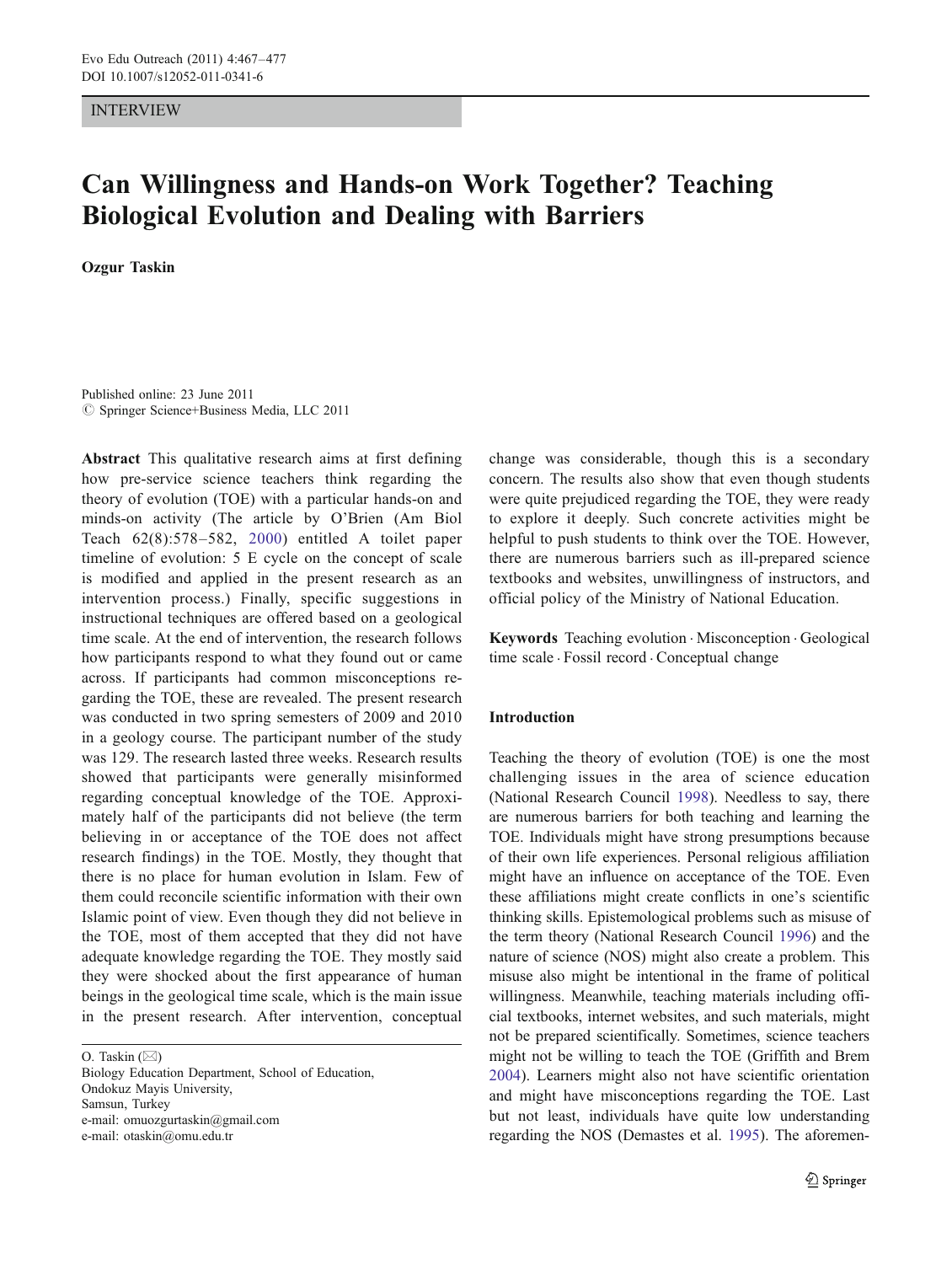tioned reasons are just some of the problematic issues both for teaching and learning the TOE.

In addition to the above problems, specific attacks against to the TOE should be promptly taken into account whether these attacks are intentional or not. For instance, most of the time, the TOE has been presented as an ideology and given a name, so-called Darwinism. The TOE can even be linked with pornography (Overman's work, cited in Gibson [2004](#page-9-0)) and racism in Western societies in some activist circles–particularly in the United States. Not surprisingly, in some Muslim countries, the TOE may have been presented as a product of Masonic baloney or Communism.

The first aim of the present research is to find out how pre-service science teachers think and respond regarding the TOE with a specific hands-on and minds-on activity based on the geological time scale, then what kind of misconceptions they hold, and potential reasons if they do. Meanwhile, whether participants can comprehend the TOE and change their previous thoughts regarding the TOE is also discussed in the context of their written reactions.

#### Literature Review

One recently published article shows that Turkish people stand against the TOE (Miller et al. [2006](#page-9-0)). There are few studies revealing the exciting situation in terms of the TOE in Turkey, though, unfortunately, conducted research has not been based on intervention. Ironically, suggestions are mostly based on a constructivist approach. Basically, researchers have taken for granted that the TOE has been taught in Turkey, although students have not learned for various reasons such as mechanistic teaching at the college level as claimed by Deniz et al. [\(2008](#page-9-0)). Unfortunately, the research results of Apaydın and Sürmeli ([2009\)](#page-9-0) and Peker et al. ([2010\)](#page-9-0) show that Turkish undergraduates who major in science education and biology have quite a low acceptance rate for the TOE. According to the study by Peker et al, most of the biology courses in Turkey at the undergraduate level have not been given scientifically. Again, the same study shows that overall acceptance rate of the TOE is around 28%. Guessum's findings reveal a more pessimistic result than the findings by Peker et al. The results show that in Muslim/Arab countries including Turkey, acceptance of the TOE is around 15%. Guessum also points out that TIMMS results are also quite an indicator of failure of Muslim students between the fourth and eighth grades (Darwin Anniversary Symposium [2009](#page-9-0)).

In spite of little research in Muslim countries, there are numerous studies regarding critical facets of the TOE in Western countries at all levels. On one hand, constructivism has been supported in the context of U.S. national science education standards (National Research Council [1996](#page-9-0)); however Terry [\(2004](#page-10-0)), which alerts readers regarding the new definition of science and discusses some institutions' attempts to place Intelligent Design (ID) instead of the TOE in science curricula. Leonard ([2004\)](#page-9-0) underlines another critical issue, which is ill-prepared biology textbooks. It should be noted that the U.S. national science educaion standards depend on the spirit of the NOS. In short, science education standards, constructivism, and the NOS have been melted in the same pot. However, the instructive process may change from country to country.

For instance, in France, the TOE has been taught at the primary education level, and the results released in qualitative version are remarkably successful. According to Chanet and Lusignan ([2009](#page-9-0)), as long as the TOE has been taught systematically, willingly, and at the proper age, the age of the learner might not be a problematic issue. A similar research result shows that there is strong positive correlation between practical applications (handson activities, etc.) and higher-level thinking processes of students. Thus, the terms regarding evolution and its mechanism make more sense for seventh grade students (Anderson et al. [2001](#page-9-0)).

Other conducted studies at the undergraduate level generally suggest social negotiation between students and teachers and alternative instructional techniques (Ingram and Nelsons [2005;](#page-9-0) Hermann [2008;](#page-9-0) Brem et al. [2003](#page-9-0)).

However, some counter arguments also can be found in research findings. Sinatra et al. [\(2003\)](#page-9-0) emphasize conceptual change. They claim that it can be a naïve thought that students will be able to grasp the theoretical background of the TOE as long as an appropriate pedagogical technique is applied. Not surprisingly, even medical school students in Scotland have similar tendencies (Downie and Barron [2000](#page-9-0)). Reluctance of a student or teacher, an unequipped instructor, and teaching materials regarding the subject matter will most likely affect both the teaching process of the TOE and its mastery. The findings of Buehl and Alexander ([2001](#page-9-0)) and Hofer ([2000](#page-9-0)) also reveal similar results.

Obviously, there are numerous suggestions regarding dealing with teaching the TOE. Now, the question is what has gone wrong? Scharmann [\(1993](#page-9-0)) points out that biology and science teachers should be equipped both instructionally and in subject matter level properly; otherwise, the expected outcome for teaching of the TOE might not be achieved. However, Moore's research shows that even though teachers believe that they really teach the TOE, students do not share same feelings (Moore [2007](#page-9-0)). Interestingly, the aforementioned study was conducted in Minnesota where the standards of science education are far above the national level. On this point, the question by Jenkins [\(2001](#page-9-0)) makes perfect sense: "Is this [constructivist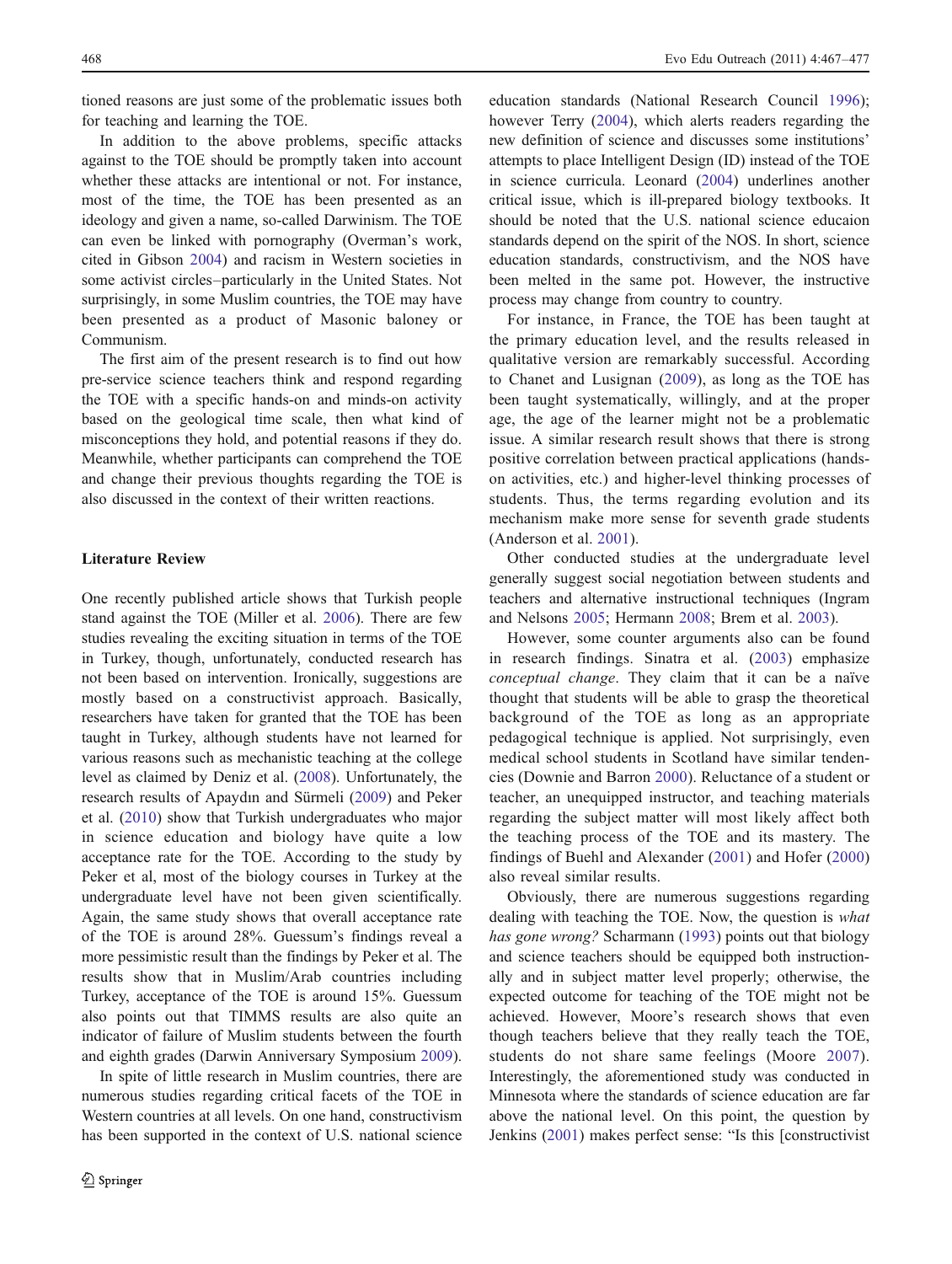perception of science education] a dangerous intellectual tendency or not?" However, Hokayem and BouJaoude [\(2008](#page-9-0)) suggest that religious beliefs should not be viewed as a misconception, rather an "individual's cultural milieu" which should be analyzed correctly. Lombrozo et al. ([2006\)](#page-9-0) discuss moral issues in the frame of misconception.

Good [\(2003](#page-9-0)) specifically mentions political pressures over academics and points out that even though teaching biological evolution is perhaps not politically correct, it is scientifically correct. For instance, in some circles, ID has been presented as a scientific truth for the last two decades on behalf of constructivism and postmodern science education. Hallgrimsson [\(2008](#page-9-0)) specifically stresses that ID is a reaction against modern science in the U.S. It is well known that these attacks against modern science have been the subject matter of court cases in the U.S. since 1925 (Moore [2000\)](#page-9-0). Similarly, specific attacks in the Turkish educational system in the last 30 years have been disseminated (Sayın and Kence [1999](#page-9-0); Peker et al. [2010\)](#page-9-0) however; the Turkish scientific community is commonly silent regarding these attacks. It is almost impossible to find such a court case or defensive arguments against science curriculum in Muslim countries–with some exceptions in Turkey (UKD v MNE [2006](#page-10-0)). Incidentally, it should be noted that Turkey is an official candidate for the European Union (EU). Ironically, the Turkish education system has not been criticized even once by EU Members in this period.

The present research is the first qualitative research that attempts to evaluate whether pre-service science teachers can grasp the TOE better with a simple combination of hands-on and minds-on activities in Turkey. Finally, the existing misconceptions of pre-service science teachers are revealed through participants' own statements. Existing conceptual changes, if they occur, are also revealed.

## Methodology

The present research was conducted in one of the comprehensive universities in Turkey during the academic year of 2009 and 2010 in the course sessions called "FBA 308 Geology." The total number of students in the university is around 20,000. The number of students in the school of education is around 7,500. Approximately, 400 of them major in the department of science education. Some courses and hours participants took during the research process are as follows: biology, (10 h including 2 h lab section), chemistry (20 h including 4 h lab section), and physics (14 h including 6 h lab section). Some of the codes of these courses are FBA (Science Education Area Courses) 101, 102, 103, 104,105, 106,107, 108 (first year); 201, 202, 203, 204, 205, 206, 207, 208, 209 (second year); 302, 303, and 305 (third year).

The participants were junior undergraduate students majoring in science education. At the beginning of the study, the total number of participants was 154 from six different classes. All participants joined in the present research voluntarily. However, 25 students who attended in the first week of research dropped the other sessions of research.

The data were collected as an essay document. The aforementioned technique is preferred rather than an interview one. There are two reasons as follows: first, since the topic is controversial, students might not define themselves openly in the face-to-face interview process. Second, since the participants are not identified on the questionnaire sheet, they write down their own opinion frankly, supporting trustworthiness of the data. For instance, participant [54] said "…the activity was joyful because we could say our thoughts freely. When we say against any idea of the TOE, we could be threatened by the other instructors which did not happen here in this course…" Similar quotes can be found in the essay documents. Thus, it should be noted that the researcher is strongly confident regarding the validity of findings.

The intervention was administered to all six classes in the same pedagogical format by the same researcher. As an instructional technique, the recommendations by Scharmann [\(2005](#page-9-0)) were strictly followed as asserted in the National Science Education Standards (National Research Council [1996\)](#page-9-0). These standards call for student active participation with small working group, discussions with peers, and interpersonal relations with student and teacher.

The study included three stages. And each state lasted approximately two hours. These are as follows:

In the first week of research, the working groups were organized by students, depending on their own personal willingness with whom they would like to work. The number of group members varied between three and four. In the first week, three main questions were posed to students. Each group member worked together to write down their answers on the paper after a half-hour of brainstorming. The written documents were taken back by the researcher. The questionnaire can be found in the [Appendix](#page-8-0).

Due on the following week: Each working group was asked to come with the geological time scale, one roll of toilet paper, sticky labels, and calculators to the classroom in the following week.

In the second week, the application process was videotaped by a student. First, the students were asked to roll the toilet paper all the way down the hallway. Basically, the toilet paper (approximately 25 m) represents the age of the Earth, which is  $4.5 \times 10^9$  years. They were asked to guess when the first modern human being (Homo sapiens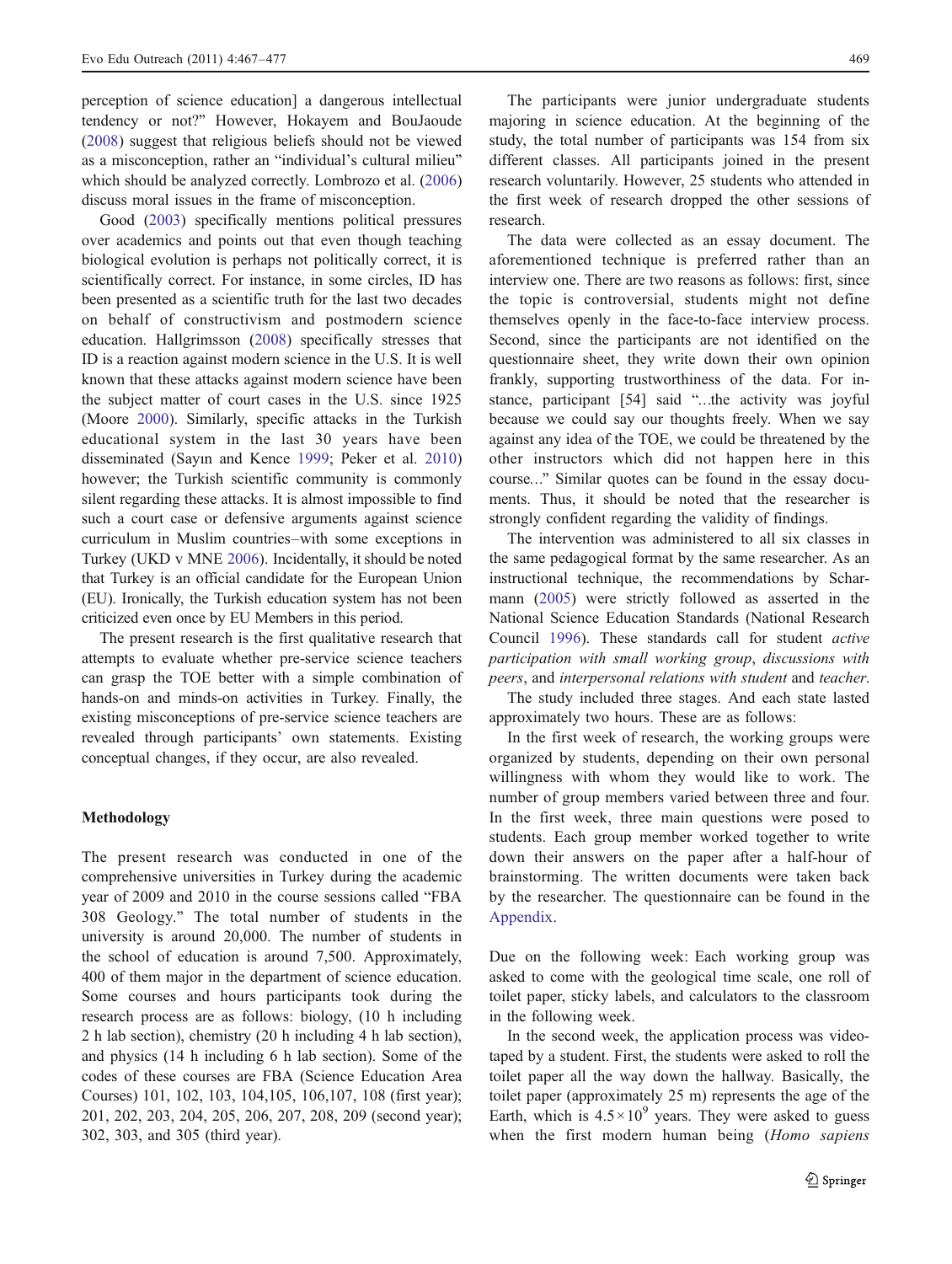sapiens) fossil record had been found and mark it on the toilet paper (*Prediction*). Then, students were asked to mark some other fossil records in order: first one-cell microorganism, first terrestrial plant, the appearance of dinosaurs, first phanerogam-cryptogam, extinction of the dinosaurs, the first mammal, and finally, modern human beings. The participants used their calculators and marked all fossil records according to the geological time scale.

In the third week of research, students was asked five questions and wrote down their own opinions. The questionnaire can be found in the [Appendix](#page-8-0).

All written documents were analyzed in the frame of typological analysis according to Hatch ([2002,](#page-9-0) pp 152– 161). To do that, open coding was used (Strauss and Corbin [1998,](#page-10-0) pp. 101–142). The participants' written documents were categorized as informed pro-evolutionist, uniformed pro-evolutionist, skeptic, neutral, and uninformed antievolutionist. First, the researcher analyzed the data. Then, data were analyzed by another area expert in science education. After getting consensus regarding data analysis process, the researcher picked the most representative participants and their own quotes.

#### Findings

#### First Week Application

According to the working groups' answers, mainly geologists and archeologists are known to estimate the age of the Earth. The other science branches were named in order as mineralogy, geochemistry, and petrology. All participants agreed that the age of the Earth is around  $4.5\times$  $10<sup>9</sup>$  years. However, there are different opinions regarding how the age of the Earth is determined. These are as follows:

- 1. The theory of continental drift
- 2. Basically, it could be based on the first fossil records
- 3. Carbon dating
- 4. Radioactive half-life

It is not surprising that most of the participants' thoughts regarding estimates of the age of the Earth are based on non-demonstrative applications such as continental drift, and radioactive half-life. However, the group participants could hardly compare a million years with something that they know. Since almost none of the participants knew when the most popular prehistoric organisms such as the dinosaurs first appeared and went extinct on the Earth, most of the participants thought that prehistoric humans and dinosaurs lived in the same historical period. In short, one million years resembled nothing to the participants, and

their knowledge of the fossil record was quite low; they knew almost nothing about the fossil record.

#### Second Week Application

Each group came with their equipment to the classroom. They rolled down a roll of toilet paper and measured it. To do that they just measured a single of sheet and counted them all. Length varied between 20 and 25 meters. First, the predictions were gathered regarding modern human being fossil records and dinosaurs. The students mostly marked between 5 and 15 meters and thought that modern human beings and dinosaurs lived in the same period. Second, they were asked to begin to mark on the toilet paper the most popular living organisms according the fossil record with their own geological time scale. These were: first one-cell microorganism  $(3.8 \times 10^9)$ , first terrestrial plants  $(450 \times 10^6)$ , first appearance of dinosaurs  $(250 \times 10^6)$ , first phanerogamcryptogam (145 $\times$ 10<sup>6</sup>), disappearance of dinosaurs (65 $\times$ 10<sup>6</sup>), first mammal ( $24 \times 10^6$ ), and modern human beings (0.2× 106 ) years. They marked these fossil records and then discussed what they found. The researcher did not get involved in this process but let the group members discuss because this approach is more appropriate to the format of constructivism. The discussion process takes approximately half an hour.

#### Third Week Application

Finally, in the last week of research, a questionnaire sheet with five questions was given to each participant (in the [Appendix](#page-8-0)). After the participants wrote down their thoughts regarding questions, each questionnaire paper was given a number such as [1], [2].

The most well-informed participant (participant [7]) regarding the TOE said:

This is a process that shows all organisms have come through a common ancestor…The mechanism of evolution is so complex. To comprehend it, one should have adequate knowledge…Since evolution has come over the billions of years; one cannot see a concrete form of evolution [Macro evolution]. However one can estimate the process of evolution with fossil records. That is why I believe in evolution…After this application, nothing changed for me. The presence of different organisms since the Earth existed is a concrete proof for evolution. The organisms which cannot adapt to the environment could not survive–that is explained by natural selection… according to me, this activity should be applied to the people who are scientifically literate. Otherwise, a person who does not know anything about biology cannot be different from a lay person.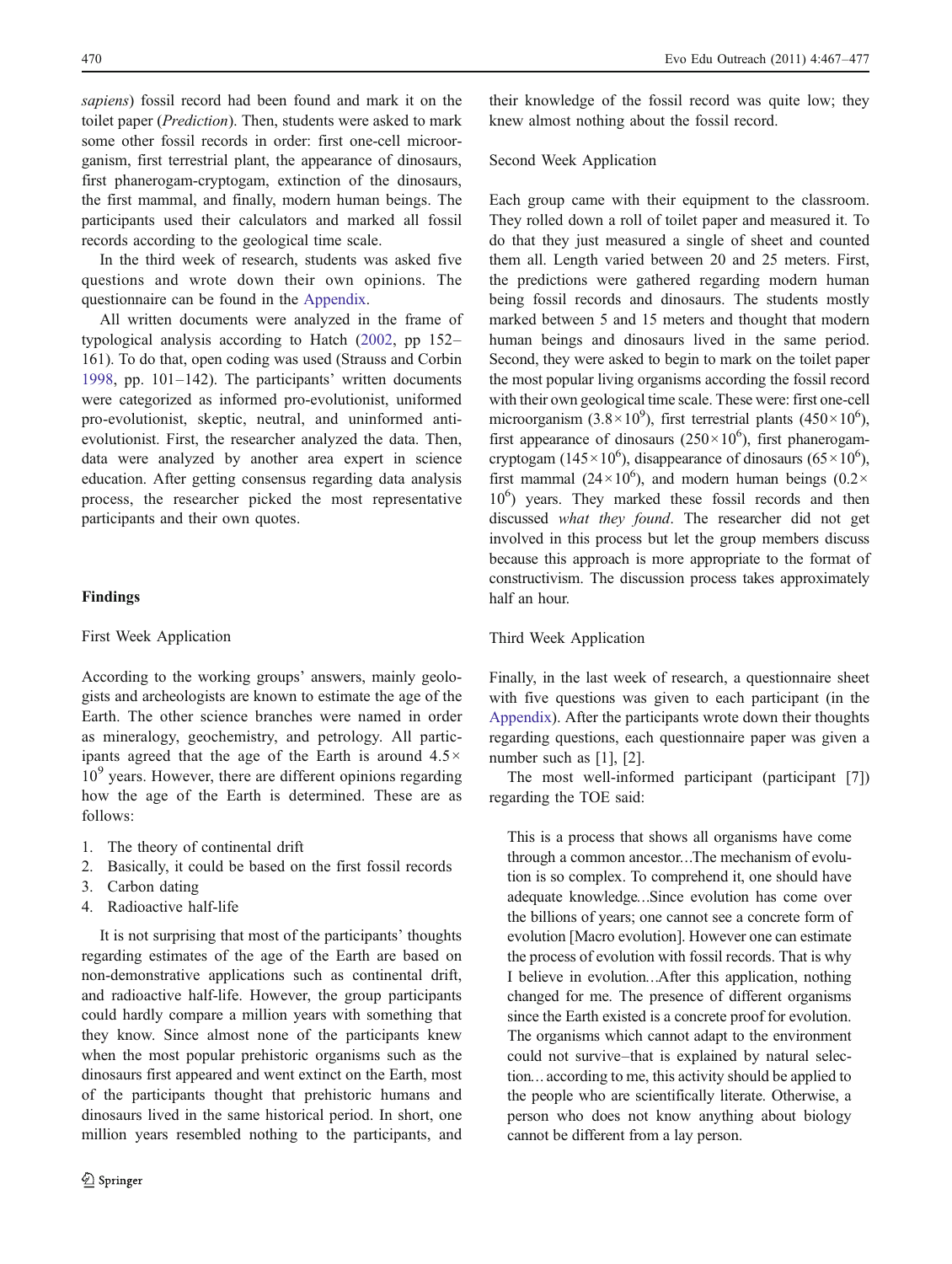Even though participant [7] was the most wellinformed about the TOE, s/he couldn't say anything about population genetics. According to the participant, adaptation is the result of environmental conditions and evolution is a complex process. The second important issue is s/he was the only participant who underlined the importance of scientific literacy. Lastly, the participant pointed out that people are quite illiterate regarding biological concepts. It should be noted here that the participants were pre-service science teachers.

Participant [14] declared her/his opinions as follows:

The evolution process explains the change from the first step of existence of microorganism to the human being [Macro evolution and progressivism]. These developments reveal the changes from archaic microorganism to the most complex one…Speaking of the mechanism of evolution, generally the evolution process brings to my mind a process which is coming from monkey to human being…There are things that I believe in evolution as much as I do not. Why do not I believe? According to this thought [evolution], the roots of human being come from the monkey. If this is true, then it is supposed to be that all monkeys should turn into human beings. If evolution means changing, this should have been like what I said. But this does not happen…When I applied this hands-on activity, I comprehended that we did not know anything about evolution. We just know what we have heard. With this activity, the existence of human generation is hardly noticeable compared to the age of the Earth.

Even though participant [14] accepts that s/he lacks adequate knowledge regarding biological evolution, s/he does not believe in the TOE. However, the participant cannot tell what s/he does not know about the TOE. Common misconceptions are still based on coming from the monkeys and evolution is a progressive process. The participant can be categorized between skeptic and uninformed anti-evolutionist. Upcoming participants' utterances reveal why students have this particular misconception.

Participant [20] only answers one question and follows up saying:

"I do not believe in the TOE because I merely believe that Allahu Ta'ala (the God) created human being [based on Qu'ran doctrine-uninformed antievolutionist]."

As a pre-service science teacher, s/he categorizes the living organism and human being differently. This misinformation can be found in most biology textbooks in Turkey.

Participant [21] says "...But there are many misconceptions such as Darwin claims that human beings came through the monkeys" and follows up "…we cannot say that religion (Islam) does not reject the TOE. As a result Qu'ran says that we (human beings) all were made of water and soil." Similar thoughts can be found in other research (Dagher and BouJaoude [1997](#page-9-0)). However, integration of science and religion or basically reading the scripture in a scientific way is quite rare for the Islamic point of view [Integration science and religion—Neutral] and it should not be considered in the frame of scientific explanation.

Participant [22] says "I do not believe in TOE. The human being was made of water and soil. The ancestor of human beings is known. We [human beings] did not change. People say we evolved from monkeys. I do not agree with this idea." [based on Qu'ran doctrine—conflict between science and religion—uninformed antievolutionist].

Even though participants [21] and [22] use the same rhetoric, the former participant shows the idea of integration, the succeeding one grasps conflict between religion and the TOE. Participant [22] follows up saying:

They [my thoughts] did not change because it is almost impossible to convert a person's thought at a particular age. I do not believe that my thoughts will change…The activity was interesting. If this activity is applied for youngsters with certain explanation, it is possible to shape their minds. However our thoughts [her/his peers] are rigid." This finding can also be supported by Sinatra and coworkers' [\(2003](#page-9-0)) research. Participant [25] says:

As a matter of fact, before this hands-on activity, evolution has brought to my mind that human beings have come through monkeys. The textbooks [Ministry of National Education's official publications] enclose this kind of photos...Till this year, I have never believed in the TOE. When I have read some books, I always find some logical and illogical things; however, many things actually make sense now…I read a book. This book never implies human beings come through monkey…It is more like our ancestors looked like monkeys. It is not the same…With this activity, I really saw the difference between the age of the Earth and existence of human beings.

According to participant [25], books are quite important that give a shape to one's mind; however, even official books are not written scientifically. If one reads proper scientific sources, it is possible to change one's mind. The participant can be categorized as skeptic or uninformed pro-evolutionist.

Participant [27] says "At the beginning, I thought that the TOE is a theory that supports human beings come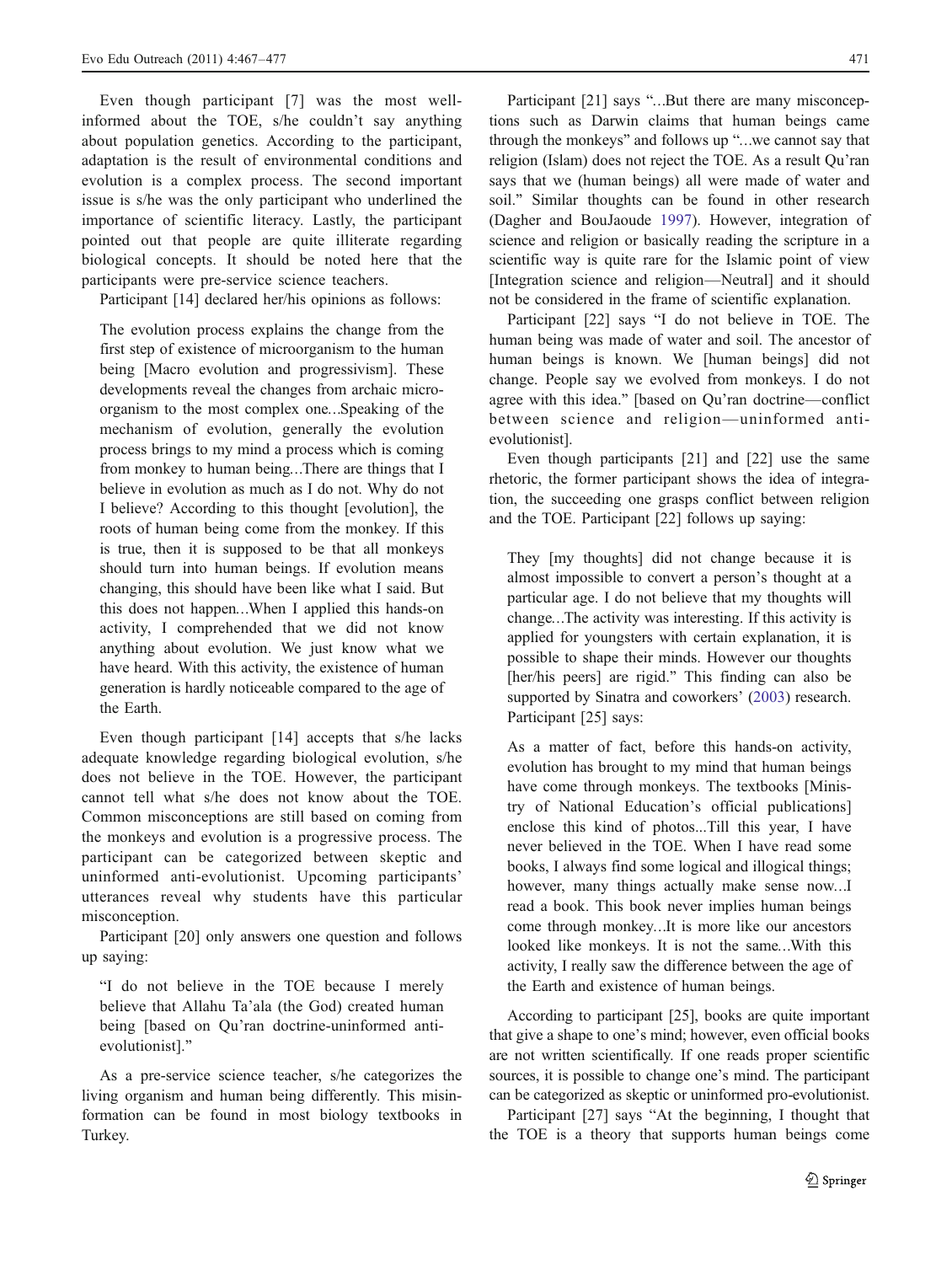through monkeys; that is why I could not believe in. After getting more information regarding it [TOE], now it makes sense…I began to see the world with the eyes of different organisms. The world does not belong to us…" [Damage of anthropocentric thought]

Participant [28] highlights that s/he does not believe in the TOE and says "Because there is no exact definition [regarding the TOE]; its definition depends on which book you read…While speaking of the TOE, textbooks mostly include photos picturing turning from monkey to the human being. However, the TOE does not have this argument. It is too wrong to use this kind of photos." [Even though the participant knows aforementioned drawback for textbooks, s/he does not believe in the TOE]. Participant [39] points out the same problem. "Books are the most important negative effect on us." Clearly, it might be said that the textbooks are ill prepared. These textbooks contain specific misinformation in Turkey (Peker et al. [2010\)](#page-9-0). Rees ([2007\)](#page-9-0) in England and McCarthy and Sanders [\(2007](#page-9-0)) in South Africa similarly point out how science textbooks are not adequate and include ill definitions regarding the TOE.

Participant [30] reveals another internalized misconception. "[the TOE] it is not valid anymore…Look at the websites…because none of the complex organisms can result from a prokaryotic cell. There is no useful mutation model, but the TOE is built up on useful effects of mutations." The participant believes that mutations cannot be constructive (useful). This is the first misconception. The second is that the TOE merely depends on mutations. $<sup>1</sup>$  The</sup> participant discusses the validity of the TOE according to what s/he has learned from some Internet websites. The participant can be categorized under an uninformed antievolutionist. Participant [33] says:

I think it [the TOE] is baloney. This is totally fabricated by the science community to wipe out religion…I do not know anything about the TOE…It is all about atheism. Who cares what you [the instructor] say…Maybe you made people confused with this hands-on activity though you cannot deceive me. Whatever you do, the Earth, human beings, and all creatures were created by Allah. You cannot disprove it…Good trick, good job.

Even though the utterances by participant [33] show that s/he is strongly opposed to the TOE as an uninformed antievolutionist, this application creates an inquiry and cognitive interrogation process for the individual. S/he reveals her/his indisposition towards the TOE strongly–even sometimes offensively.

Participant [52] similarly declares her/his rejection of the idea of biological evolution and follows up, saying "…I realized that some pieces of the puzzle [the TOE] lack. These problems regarding the TOE make me not to believe in it. Thus, I am supposed to read more resources…The huge time gap difference between the age of the Earth and fossil records of human beings made me surprised though nothing changed regarding the TOE in my mind. It was quite an effective activity."

Participant [54] says: "I do not believe in the TOE because if everything has evolved then how and from which organism human being has been evolved. I am wondering this answer. The creator, Allah, says in Holy Qu'ran in some verses such as in Ikra and Yasin, we [human beings] were created from nothing. We were not evolved from another organism. These ideas [the TOE] are sick and help atheist people cheer up themselves…The activity was joyful because we could say our thoughts freely. When we say against any idea of the TOE, we could be threatened by the other instructors"

Participant [70] says: "I do not know anything [regarding the mechanism of biological evolution]. I do not believe in the TOE because it does not look logical turning one creature to another one. For instance, some people say human being is the descendant of monkey. These people are supporters of the TOE. Many experiments prove that this is not possible. Still I do not believe in the TOE [after activity]. I do not think that 200,000 years of first appearance of first human being proves anything to me regarding the TOE."

Participant [102] declares: I do not know anything about the TOE. I do not believe in it because it is impossible for an organism to change too much to adapt itself. I think an organism still keeps the same form how it was created. Participants [70], [93], [102], [105], and [106] are just five of the uninformed anti-evolutionist who do not know anything about the TOE and do not believe in it either.

Meanwhile 25 participants declared that their thoughts regarding the TOE changed positively. Mostly, they pointed out the first appearance of the human being on the geological time scale. For instance, participant [81] says "…Yes my opinion has changed [regarding the TOE]. The huge difference between the age of modern human being and the earth is too much…" Participant [129] says, "I really do not know anything about the TOE…However, I have never thought that the first appearance of human being and the age of Earth could be like this. I had had no idea of this much time gap. I applied the activity but still I cannot visualize it. I am shocked." Similarly, Participants [99] and [103] declared that their thoughts had changed. This conceptual change is mostly based on the huge time gap

<sup>&</sup>lt;sup>1</sup> Inversion in living organisms, sexual reproduction etc. are some of the examples for the term mutation.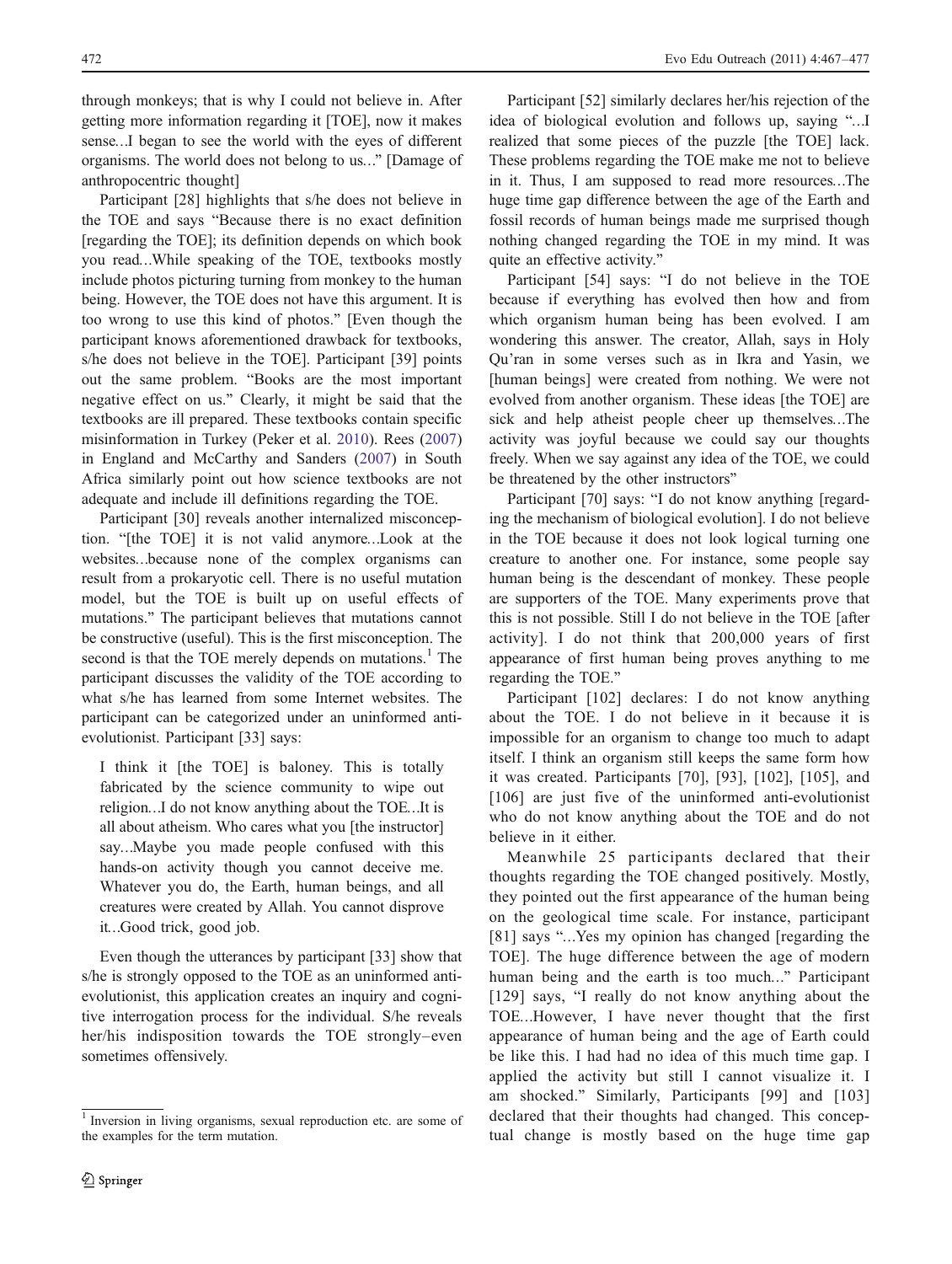between the first appearance and the age of the earth. It also shows that even though participants are not well informed regarding the TOE, participants might tend to accept the TOE.

Participant [55] associated the TOE with Marxism and Leninism–even with socialism. The same participant also supports the censorship regarding Darwin's article in popular science magazine Science and Technology which is funded by an official government science academy (Abott [2009](#page-9-0)). The participant follows up saying "Darwinism is a perverted idea which has been supported by the atheists that is why I do not believe in the TOE… I am really confused…Hope, I do more search [to learn regarding the TOE]. But where are the transition forms? After 150 years, why is the TOE still theory not a law? Still I am not satisfied. Still, I should ask many questions… I liked the activity. It is everlasting activity (easily-remembered). I would like to use this activity in my class."

Participant [55] is neither politically nor scientifically correct and reveals common misconceptions and epistemological problems. Meanwhile, it appears that the participant is strongly religiously opinioned. According to the participant, a particular circle of members (pro-evolutionists) have imposed the ideas of Darwin on society. A common epistemological problem regarding the definition of theory is also another finding which can be supported by previously conducted studies in Turkey (Taskin and et al. [2008\)](#page-10-0). The participant also looks for transitional forms for the proof of the TOE; however these transitional forms are defined as freaks, such as fish with wings, an organism with an elephant trunk. Participant [56] similarly says that "I would like to believe in the TOE however I cannot see it." It is not surprising to find these examples because readers mostly use misinformed internet websites such as Harun Yahya's.

After accepting that participant [29] does not know anything about the TOE, s/he continues "It is impossible to say whether I believe in or not the TOE. However, so far I have not believed in the TOE…I know that there is change...But I really wonder, does evolution say that human beings have come through monkeys? Could you tell us this in the course?...Only this activity did not change my thoughts; however I perceived that I never questioned many issues before this hands-on activity. I am quite surprised to see that we [human beings] have a short history on the Earth. Now more than believing or not the TOE, I am really confused." As mentioned before, the instructor neither gets involved in the active discussion process nor gives a lecture regarding conceptual knowledge of the TOE. However, the utterances clearly reveal that the pre-service science teachers desperately look for a valid informant.

Even though some participants are quite antievolutionist, utterances also show that they feel quite comfortable during the application of activity. The research results of Haidar [\(1999](#page-9-0)) also support and, most importantly, challenge us with critical questions. According to Haidar's finding, "Constructivist views can be attributed to religious beliefs. Students' views that scientists cannot see the real thing is consistent with the Islamic understanding that only God (the Great Knower) knows the real truth." Thus, the existing inclination of most of the participants is quite understandable.

#### Implications and Conclusions

The findings are important for several reasons, as follow: first, the present research has been designed within the framework of constructivist pedagogical approach, though findings have been analyzed in a critical perspective. Second, even though results are quite promising for this specific research, contrary to these findings, general opinion regarding teaching biological evolution in Turkey (which is the most Westernized Muslim country) is quite pessimistic. In light of these findings, common misconceptions, ill-used terminology, and conceptual change issues are pointed out in this section. Depending on participants' own declaration, how they have thought regarding the present activity and why they are opposed to the TOE are also revealed.

#### Misconceptions and Conceptual Change

Participants both who have accepted and not accepted the TOE speak out frankly and declare that they have almost no conceptual knowledge regarding biological evolution in the present study. Adaptation, population, speciation, mutation, common ancestor, transition form, and variation are mostly ill-used terms (Table [1\)](#page-7-0). For instance, the individual is considered a key component, rather than population, in the context of evolution. Adaptation is deemed a consequence of environmental effects; however, population genetics (gene pool) is not mentioned by the participants. Participants disregard the TOE because biological evolution imposes on them the monkey as a common ancestor. According to the participants who do not accept the TOE, transitional form represents a freak organism. Aforementioned misconceptions are quite common for the participants, almost for everyone. Interestingly, the participants' most important misconception is regarding the geological time scale. They know almost nothing about the first appearance and disappearance of any organism. Fifty-eight participants declare their misconception regarding the geological time scale. Twenty-three participants point out that the activity is concrete and eleven of them find the activity entertaining.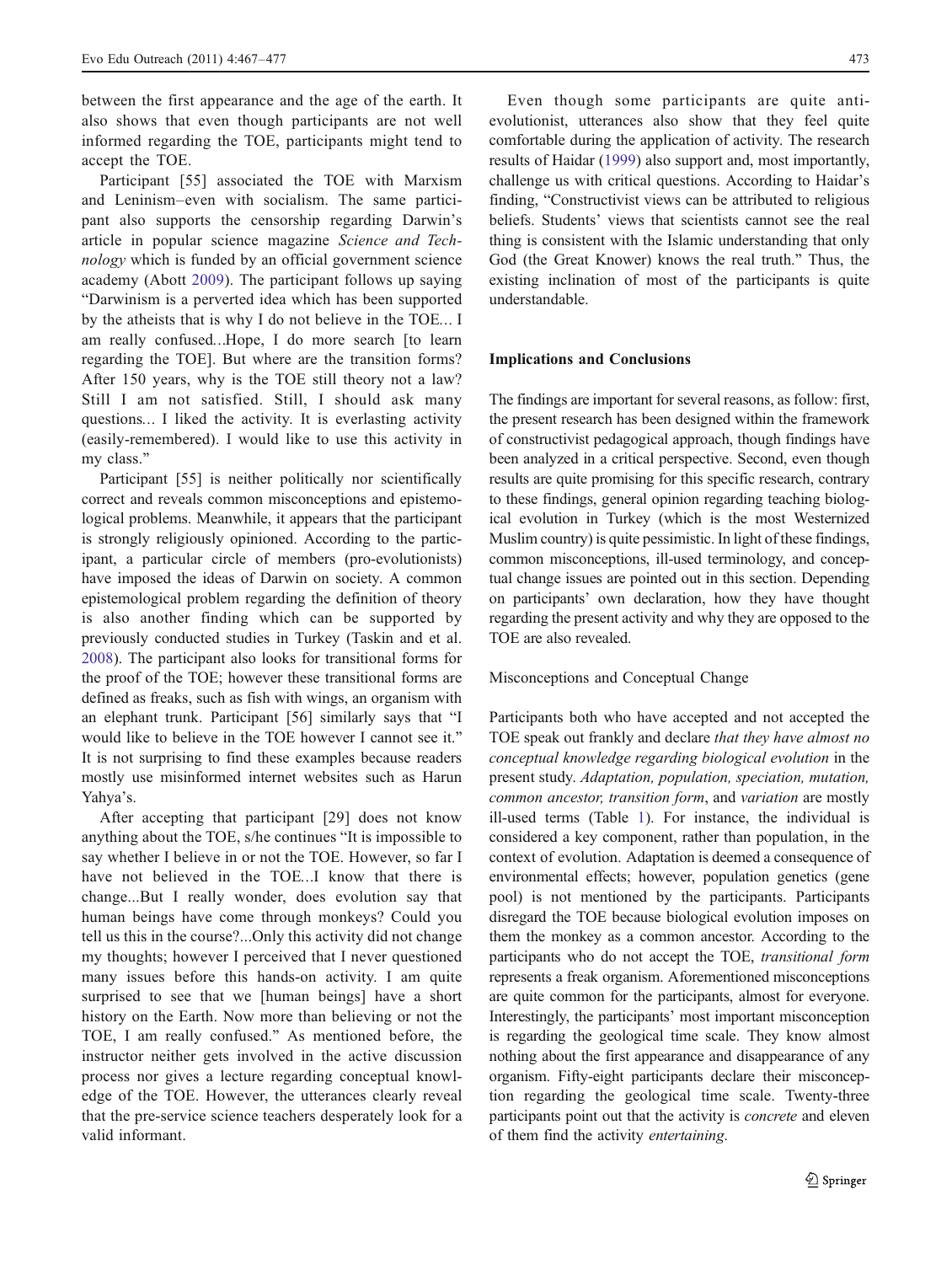| what do you think regarding the evolution of fiving organisms. |                          |                   |                              |                      |  |  |
|----------------------------------------------------------------|--------------------------|-------------------|------------------------------|----------------------|--|--|
| Change $(31)$                                                  | Mutation(8)              | Variation (2)     | One ancestor                 | Time $(2)$           |  |  |
| Environment (3)                                                | Natural selection (6)    | Weak character    | Changing species             | Common ancestor (12) |  |  |
| Process $(15)$                                                 | Fossil                   | Monkey $(2)$      | Environmental Conditions (4) | Adaptation (11)      |  |  |
| Changing to another species                                    | Speciation (7)           | Permanent         | Development (7)              | Structural change    |  |  |
| Different species (2)                                          | Coming from one cell (3) | Environment       | Differentiation (2)          | Extinction (2)       |  |  |
| Progress $(13)$                                                | Diversity $(3)$          | Transitional form | Baloney                      | Pictures like monkey |  |  |
| Logical $(2)$                                                  | Climate                  | Geography         | Metamorphosis (2)            | Formation(4)         |  |  |

<span id="page-7-0"></span>Table 1 Key words which participants used in the essay documents

|  |  |  |  | What do you think regarding the evolution of living organisms? |  |
|--|--|--|--|----------------------------------------------------------------|--|
|  |  |  |  |                                                                |  |

Regarding effectiveness of the activity for accepting the TOE, 25 participants declare that their previous opinion changed positively toward accepting the TOE. Most of them, even the participants who do not accept the TOE, are stunned by the first appearance of human beings on the toilet paper. The most amazing outcome of the study is that students have begun to hold confused and suspicious thoughts regarding the TOE (Table 2). Participants' reactions and thoughts are quite important. Even though participants might not be interested to learn the TOE, these confusions regarding the geological time scale might incline them to think about the TOE. However, except for some metropolitan universities, either biology courses have not been given properly or there is no course regarding biological evolution in Turkey (Peker et al. [2010](#page-9-0)). Meanwhile, Moore et al. [\(2002](#page-9-0)) strongly points out that languages of evolutionary theory should be an integral part of the evolution curriculum. Unfortunately, in Turkey, we do not have science education, namely a biology education curriculum, based on evolution.

I humbly can say that even after six hours of application, which is relatively short, improvements in the cognitive level of participants are quite amazing in the present research. However, unfortunately, the Ministry of National Education (MNE) has not intended to teach the TOE for the last 30 years (Peker et al. [2010\)](#page-9-0). There is no scientifically and officially prepared software, textbook, or even a chapter in a textbook regarding the TOE. The TOE has been presented as a hunch and granted not more than two unclearly written paragraphs in science textbooks. It should be also noted that there are numerous mistakes in officially prepared textbooks regarding the TOE (Peker et al. [2010](#page-9-0)).

Table 2 Classification of participant numbers according their answers whether they believe in the TOE after intervention

| If your thoughts changed after this hands-on activity, in what way did |  |  |  |
|------------------------------------------------------------------------|--|--|--|
| it change? Categories                                                  |  |  |  |

| Believe in | Not believe in | Suspicious | Neutral | Change |
|------------|----------------|------------|---------|--------|
| 56         |                | 10         | 26      |        |

Interestingly, MNE still defended scientific aspects of these science textbooks in a court case. Some of the arguments of MNE to support the defense are as follows:

- (a) Discovery Institute, in the United States, held a meeting with hundreds of scientists who a scientific opposition against Darwinism
- (b) States develop the curriculum according to their citizens' culture and life style in light of scientific pathway…After teaching merely the TOE in the courses, developed countries now also began to teach Creationism
- (c) The TOE is [just] a theory (UKD v MNE [2006\)](#page-10-0)

This defense of the MNE goes against the spirit of both constructivism and the NOS. It is also clear that the present defense does not support inquiry-based science education curriculum in Turkey, which is based on the National Science Education Standards (National Research Council [1996\)](#page-9-0). However, MNE claims that science education curriculum in Turkey is based on National Research Council guidelines. At this point, the warnings of Lombrozo et al. ([2008\)](#page-9-0) are quite important. The scientific and colloquial uses of theory differ; however, the MNE still prefers the colloquial one.

# Why Are Students Opposed to the TOE?

Most of the participants who do not accept the TOE refer to their own Islamic points of view. However, as mentioned earlier, they do not give any scientific explanation or reason to sustain their thoughts. Mostly, they refer to God as a creator. There is no sign that shows participants are aware of the term Intelligent Design, though Matthews [\(1998](#page-9-0)) critically warns the scientific community to distinguish what the NOS really means. It should be noted that teaching evolution and the NOS have a strong association. However, some of the participants directly link the TOE with political affiliation, particularly with socialism. Most of the participants have either strong religious affiliation or/ and conservative unscientific explanations. Some of the participants show quite strong reactions against liberal and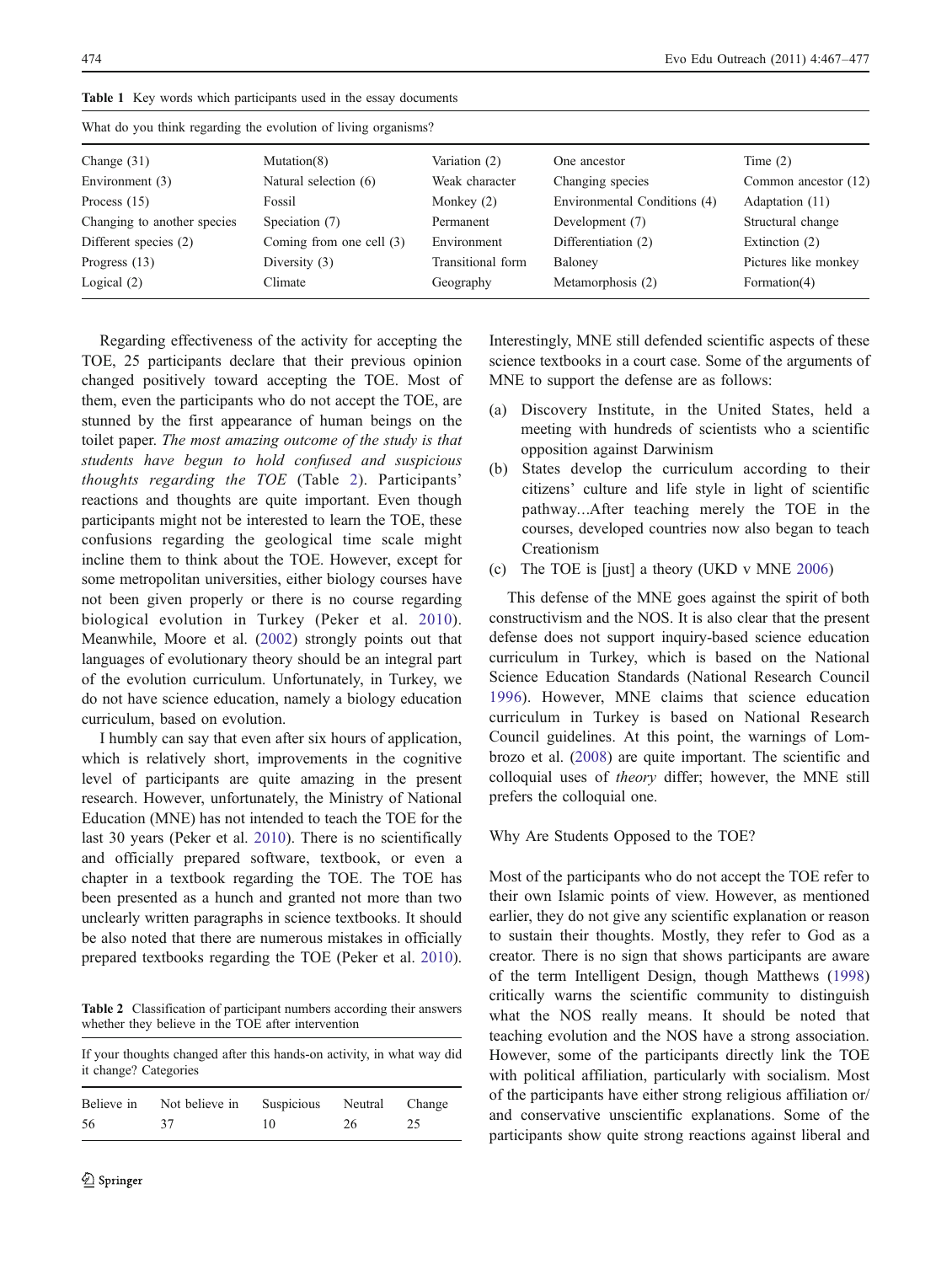<span id="page-8-0"></span>left-inclined values and might easily be politically incorrect. Even though this finding may not seem compelling, this is the general public's understanding regarding the TOE, including some academic circles in Turkey. To teach the TOE, suggestions are mostly based on constructivist aspects such as the research by Deniz et al. [\(2008\)](#page-9-0). These authors claim that the TOE has been taught by a mechanistic teaching style in Turkey; thus, students cannot comprehend the TOE. However, one of the authors of this article releases his own sincere opinion about censorship in a Darwin article issued by the Nature (Abott [2009\)](#page-9-0) and says: "But there are some comments on science where the ideological aspect begins here at this point. All comments between the lines in many articles are appropriate to the *atheist* and *evolutionist* perspective... In general the theory of evolution or Darwinism (for all versions) is still far beyond a scientific point of view and it is a whole pack of faith merely based on hypothesis... Mostly in the U.S. and, in many other countries there is a strong opposition against evolution…The curious could easily find many documents on the Internet against evolution…the Discovery Institute, the Institute for Creatiion Research, and the John Templeton are some foundations that publish these kind of books." (Zaman Newspaper [2009](#page-10-0)). Even though similar comments can be perceived as freedom of speech in society, they might create ambiguity and bias effects regarding both suggestions and the application process of scientific research conducted in Muslim countries.

Proper Pedagogical Formats with Reliable Instructors Based on Seeking Inquiry

Finally, 56 participants clearly declared that they believed in the TOE and 37 of them defined themselves as unbelievers of the TOE. Twenty-six participants remained neutral. Ten of the participants were skeptical rather than being a believer or not. As Sinatra et al. ([2003\)](#page-9-0) said, even though an instructor applies the most appropriate pedagogical techniques in the classroom, outcomes of the course might not be satisfactory. Clearly, unless a learner is willing to make an inquiry, results cannot match acceptable outcomes. As mentioned earlier, the participants were quite conservative students who had not taken any courses regarding the TOE or biological evolution. They had mostly read unscientific, untrustworthy websites and textbooks. Even after all the drawbacks the researcher faced throughout the study, participants' key comnents show that there are two crucial points which should be underlined for the present study. First, the researcher should be reliable and confident. Second, the researcher should make a learner face her/his own lack of conceptual knowledge, misconceptions, and epistemological problems. The responsibility

regarding whether or not to learn belongs to a learner. In this present study, I am optimistic regarding the outcomes. For instance, 25 participants out of 129 responded positively to question III.4 (Appendix). Even non-believer participants presented their feelings with strong exclamations such as "good trick… good job," "I am confused," "It was a good trick," "I have never learned this much till this year," and similar quotes. They also do not feel their religious faiths are hurt–which is crucially important.

Making a Decision: Solipsism or Inquiry-Based Science Education

It should be noted that the curricula in Turkey are prepared and administered by a centralized authority, the MNE, which depends on government intention. If the science curriculum is really based on constructivism and inquiry-based science education, first of all, international bibliographies should be used properly, such as the National Science Education Standards (National Research Council [1996\)](#page-9-0), and Benchmarks for Science Literacy (American Association for the Advancement of Science [1993\)](#page-9-0). Second, science textbooks should be prepared carefully and should include an evolution section. Otherwise, all attempts unfortunately might not succeed. As a final statement, the governments' official education policy might be based on constructivism but also should stress the importance of scientific process skills and willingness to teach the TOE at all levels. If not, science education in Turkey might be grounded in solipsism on behalf of the misuse of constructivism.

# Appendix

First Week Questions

- I.1. How can scientists determine the age of the Earth? Which techniques do they use? According to the scientists, how old is the Earth? Do you agree with these findings?
- I.2. Please try to imagine one million years. Could you compare this amount of time with something else? Could you give some examples?
- I.3. How do scientists decide which and how long species have existed on Earth? Could you list the lifespans of some popular species on Earth?

Third Week Questions

III.1. What do you think regarding the evolution of living organisms?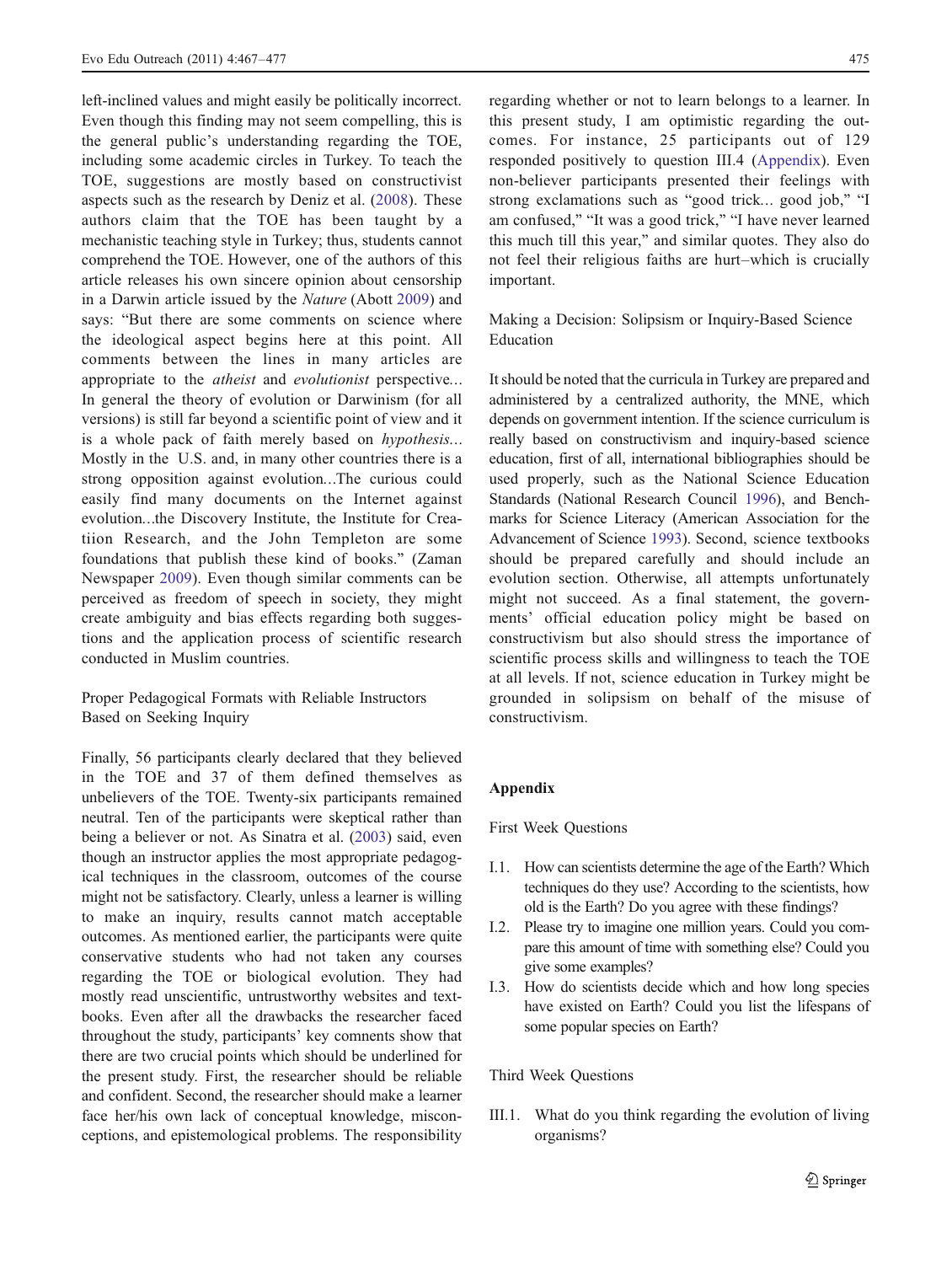- <span id="page-9-0"></span>III.2. What do you know about the mechanism of biological evolution? Please discuss on paper.
- III.3. What are the reasons why you do or do not accept the TOE?
- III.4. If your thoughts changed after this hands-on activity, in what way did they change? Please list the reasons. For instance, what do you think about the relationship between the age of Earth and the first recorded hominid fossil?
- III.5. Could you write down your own thoughts regarding this activity?

## References

- Abott A. Turkish scientists claim Darwin censorship. Retrieved May 9, 2009, from [http://www.nature.com/news/2009/090310/full/](http://www.nature.com/news/2009/090310/full/news.2009.150.html) [news.2009.150.html](http://www.nature.com/news/2009/090310/full/news.2009.150.html)
- American Association for the Advancement of Science. Benchmarks for science literacy. New York: Oxford University Press; 1993.
- Anderson OR, Randle D, Covotsos T. The role of ideational networks in laboratory inquiry learning and knowledge of evolution among seventh grade students. Sci Educ. 2001;85(4):410–25.
- Apaydın Z, Sürmeli H. Üniversite öğrencilerinin evrim teorisine yönelik tutumları [Undergraduate students' attitudes towards the Theory of Evolution]. İlköğretim Online. 2009;8(3):820–42.
- Brem SK, Ranney M, Schindel J. Perceived consequences of evolution: college students perceive negative personal and social impact in evolutionary theory. Sci Educ. 2003;87:181–206.
- Buehl MM, Alexander PA. Beliefs about academic knowledge. Educ Psychol Rev. 2001;13:385–418.
- Chanet B, Lusignan F. Teaching evolution in primary schools: an example of French Classrooms. Education and Outreach. 2009;2  $(1):136-40.$
- Dagher ZR, BouJaoude S. Scientific views and religious beliefs of college students: the case of biological evolution. J Res SciTeach. 1997;34(5):429–45.
- Darwin Anniversary Symposium (2009). The challenges of science education today. Nidhal Guessuoum'un sempozyum bildirisi. 22– 25 Nisan, Istanbul.
- Demastes SS, Good RG, Peebles P. Students' conceptual ecologies and the process of conceptual change in evolution. Sci Educ. 1995;79(6):637–66.
- Deniz H, Donnelly LA, Yılmaz I. Exploring the factors related to acceptance of evolutionary theory among Turkish preservice biology teachers: toward a more informative conceptual ecology for biological evolution. J Res SciTeach. 2008;45(4):420–43.
- Downie J, Barron N. Evolution and religion. Attitudes of Scottish first year biology and medical students to the teaching of evolutionary biology. J Biol Educ. 2000;34:139–46.
- Gibson MT. Culture wars in State education policy: a look at the relative treatment of evolutionary theory in State science standards. Soc Sci Q. 2004;85:1129–49.
- Good R. Evolution and creationism: one long argument. Am Biotechnol Lab. 2003;65(7):512–6.
- Griffith JA, Brem SK. Teaching evolutionary biology: pressures, stress, and coping. J Res Sci Teach. 2004;41(8):791–809.
- Haidar HA. Emirates pre-service and in-service teachers' views about the nature of science. Int J Sci Educ. 1999;21(8):807–22.
- Hallgrimsson B. The false dichotomy evolution versus intelligent design. Evol Biol. 2008;35:1–3.
- Hatch JA. Doing qualitative research in education settings. New York: State University of New York Press; 2002.
- Hermann RS. Evolution as a controversial issue: a review of instructional approaches. Sci Educ. 2008;17:1011–32.
- Hofer B. Dimensionality and disciplinary differences in personal epistemology. Contemp Educ Psychol. 2000;25:378–405.
- Hokayem H, BouJaoude S. College students' perceptions of the theory of evolution. J Res Sci Teach. 2008;45(4):395–419.
- Ingram EL, Nelson CE. Relationship between achievement and students' acceptance of evolution or creation in an upper-level evolution course. J Res Sci Teach. 2005;43(1):7–24.
- Jenkins EW. Constructivism in school science education: Powerful model or the most dangerous intellectual tendency? In: Bevilacqua F, Giannetto E, Matthews MR, editors. Science education and culture: The contribution of history and philosophy of science. London: Kluwer Academic Publishers; 2001. p. 153–64.
- Leonard WH. The US biology education standards, new biology curricula and results. Journal of Biology Education. 2004;38 (3):108–12.
- Lombrozo T, Shtulman A, Weisberg M. The intelligent design controversy: lessons from psychology and education. Trends Cogn Sci. 2006;10(2):56–7.
- Lombrozo T, Thanukos A, Weisberg M. The importance of understanding the nature of science for accepting evolution. Evolution Education Outreach. 2008;1(1):290–8.
- Matthews MR. In defense of modest goals when teaching about the nature of science. J Res Sci Teach. 1998;35(2):161–74.
- McCarthy S, Sanders M. Broad classification and the provisional nature of science. Journal of Biology Education. 2007;41 (3):123–30.
- Miller JD, Scott EC, Okamoto S. Public acceptance of evolution. Science. 2006;313:765–6.
- Moore R. The revival of creationism in the United States. Journal of Biological Education. 2000;35(1):17–21.
- Moore R. The differing perceptions of teachers and students regarding teachers'emphasis on evolution in high school biology classrooms. Am Biol Teach. 2007;69(5):268–71.
- Moore R, Mitchell G, Bally R, Inglis M, Day J, Jacobs D. Undergraduates' understanding of evolution: ascriptions of agency as a problem for student learning. Journal of Biology Education. 2002;36(2):65–71.
- National Research Council. The national science education standards. Washington, DC: National Academy Press; 1996.
- National Research Council. Teaching about evolution and the nature of science. Washington, DC: National Academy Press; 1998.
- O'Brien T. A toilet paper timeline of evolution: 5E cycle on the concept of scale. Am Biol Teach. 2000;62(8):578–82.
- Peker D, Comert GG, Kence A. Three decades of anti-evolution campaign and its results: Turkish undergraduates' acceptance and understanding of the biological evolution theory. Sci Educ. 2010;19(6–8):739–55.
- Rees PA. The evolution of textbook misconceptions about Darwin. Journal of Biological Education. 2007;41(2):53–5.
- Sayın U, Kence A. Islamic scientific creationism: a new challenge in Turkey. Reports of the National Center for Science Education. 1999;19:18–29.
- Scharmann LC. Teaching evolution: designing sucsessful instruction. Am Biol Teach. 1993;55(8):481–6.
- Scharmann LC. A proactive strategy for teaching evolution. Am Biol Teach. 2005;67(1):12–6.
- Sinatra GM, Southerland SA, McConaughy F, Demastes JW. Intentions and beliefs in students' understanding and acceptance of biological evolution. J Res Sci Teach. 2003;40 (5):510–28.